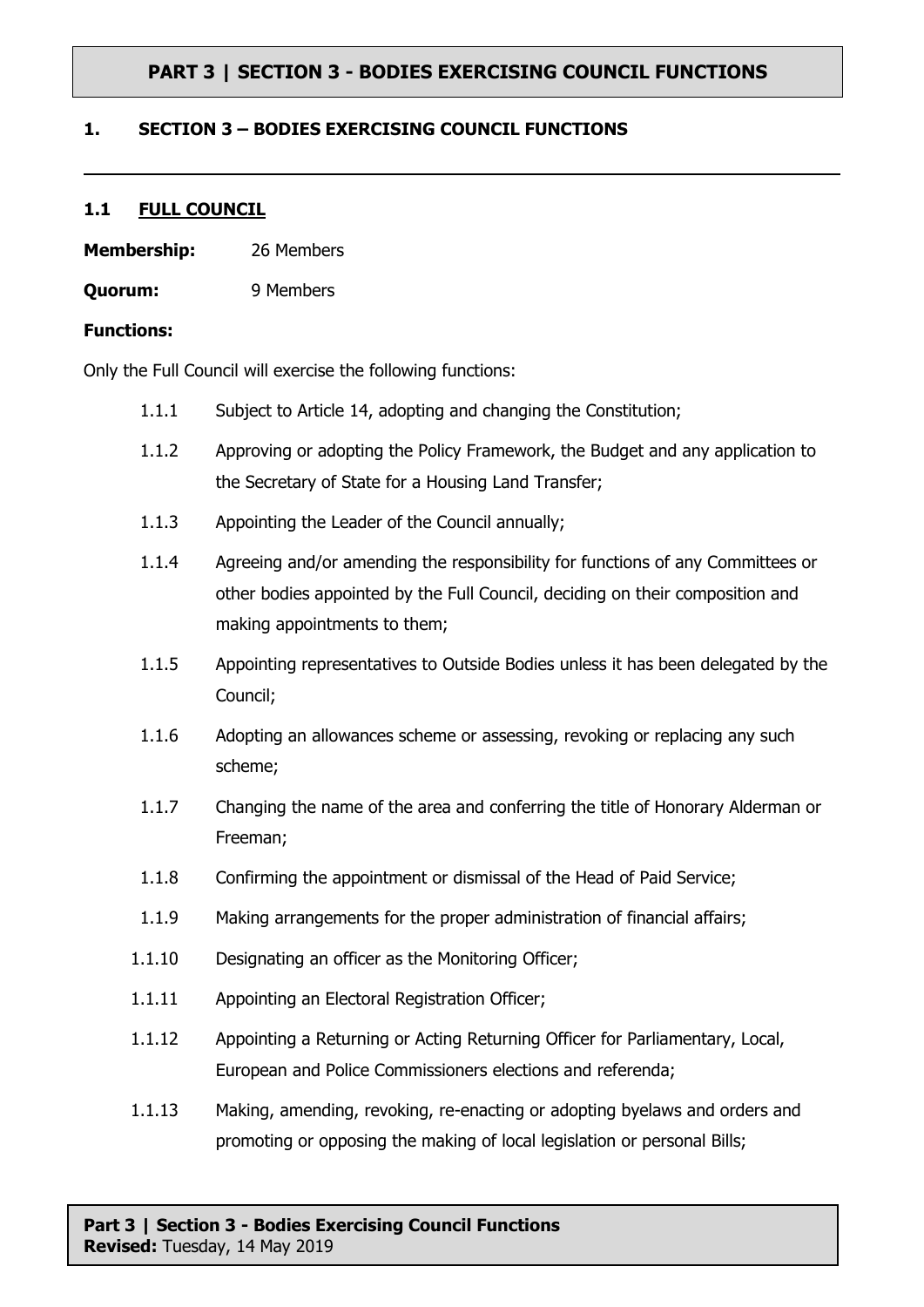- 1.1.14 Determining senior management structures of the organisation;
- 1.1.15 Agreeing procedure rules, standing orders and financial regulations;
- 1.1.16 Proposals relating to district boundaries, electoral wards and the number of Borough Councillors;
- 1.1.17 Agreeing an Annual Schedule of Meetings;
- 1.1.18 Adopting and amending the Authority's Code of Conduct for Members and other codes and protocols comprising the ethical framework;
- 1.1.19 Power to resolve not to issue casino licences;
- 1.1.20 Subject to any matters delegated to Committees or other bodies or Officers, determining all local choice functions set out in Part 3 of this Constitution;
- 1.1.21 Accepting the delegation of a power or function from another local authority; and
- 1.1.22 All matters which, by law, must be reserved to Council.

## **1.2 POLICY, FINANCE AND DEVELOPMENT COMMITTEE**

| <b>Membership:</b> | 15 Members |
|--------------------|------------|
|--------------------|------------|

**Quorum:** 5 Members

### **Functions:**

- 1.2.1 To be responsible for strategic and policy co-ordination;
- 1.2.2 To recommend major new policies (and amendments or revisions of existing policies) to the Council for approval as part of the Authority's Budget and Policy Framework (Article 4 of this Constitution);
- 1.2.3 To prepare and agree other policies and strategies for implementation and to respond to consultation documents;
- 1.2.4 To recommend to the Council the annual budget, including the Capital and Revenue Budgets and the level of Council Tax and the Council Tax base;
- 1.2.5 To consider, at least annually, the level of reserves, provisions, and balances held by the Authority and recommend any changes to the Council;
- 1.2.6 To ensure that the annual budget is implemented and the underlying principles adhered to in any changes required from time to time. This will include recommending to Council any changes to policy that will materially reduce or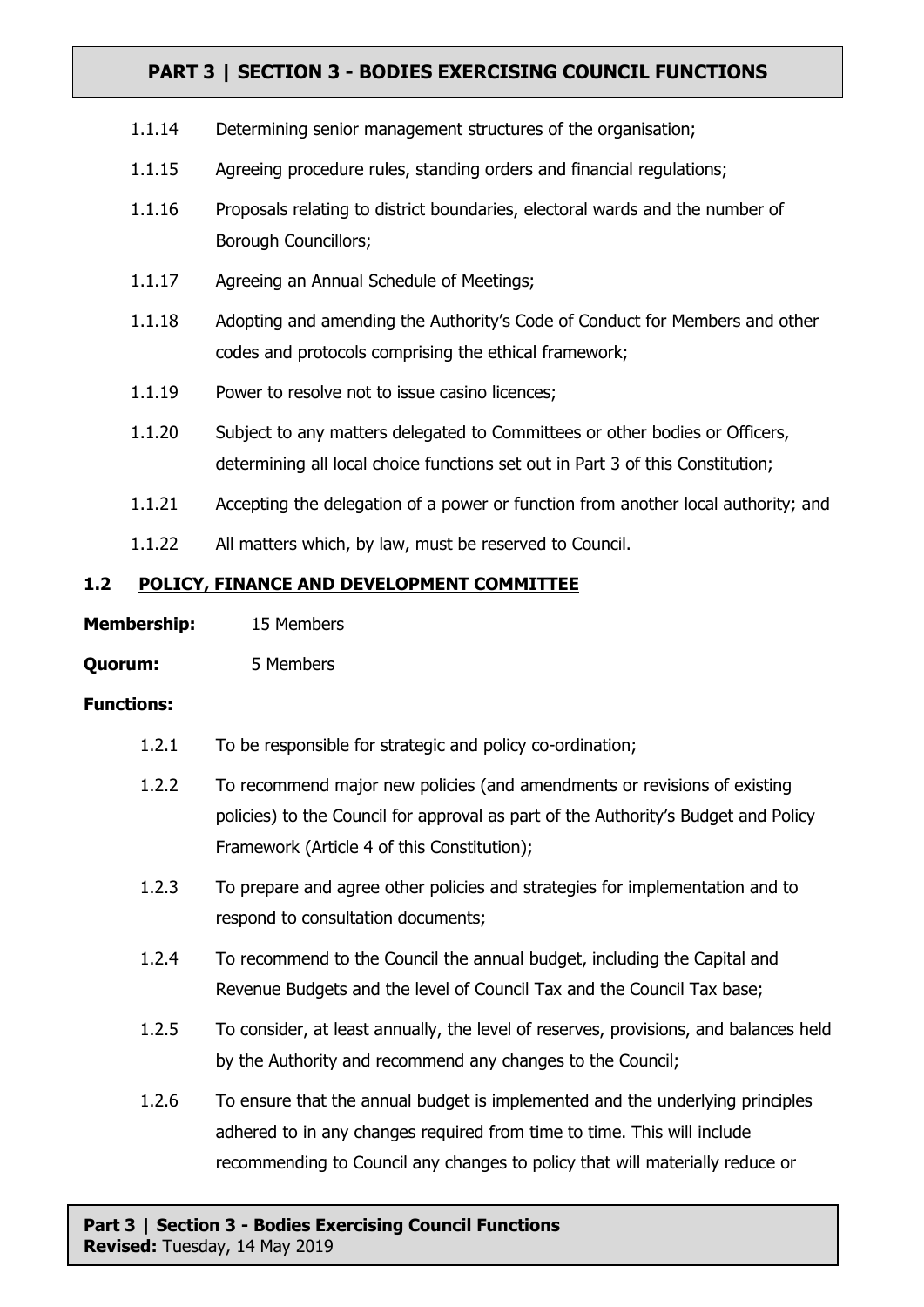increase the services of the Authority or create significant financial commitments in future years;

- 1.2.7 To take in-year decisions on resources and priorities, together with other stakeholders and partners in the local community, to deliver and implement the budget and policies decided by the Full Council;
- 1.2.8 To exercise the Authority's duty under Section 17 of the Crime and Disorder Act 1998 to reduce crime and disorder;
- 1.2.9 To oversee the implementation of Value for Money;
- 1.2.10 To consider and respond to recommendations and reports from other Council Committees and Bodies;
- 1.2.11 To monitor expenditure on the capital programme;
- 1.2.12 To receive and consider reports from the District Auditor (including the Management Letter) and agree any appropriate action;
- 1.2.13 To consider the reports of external review bodies on key aspects of overall service delivery;
- 1.2.14 To ensure that the promotion of the rights, welfare and interests among all groups in society is given equal and primary consideration in all aspects of the Council's work and services;
- 1.2.15 To carry out the Authority's responsibilities for improving the economic, social and environmental well-being of the Borough and increasing the availability and equality of access to employment;
- 1.2.16 To review and monitor the Authority's strategy and overall implementation on e-Government, telecommunications, information systems and information technology, making recommendations to the Council as required;
- 1.2.17 To manage and maintain the Authority's other property portfolio;
- 1.2.18 To collect the Council Tax, National Non-Domestic Rates, periodic income and sundry debts;
- 1.2.19 To exercise the Authority's powers for planning and responding to civil emergencies;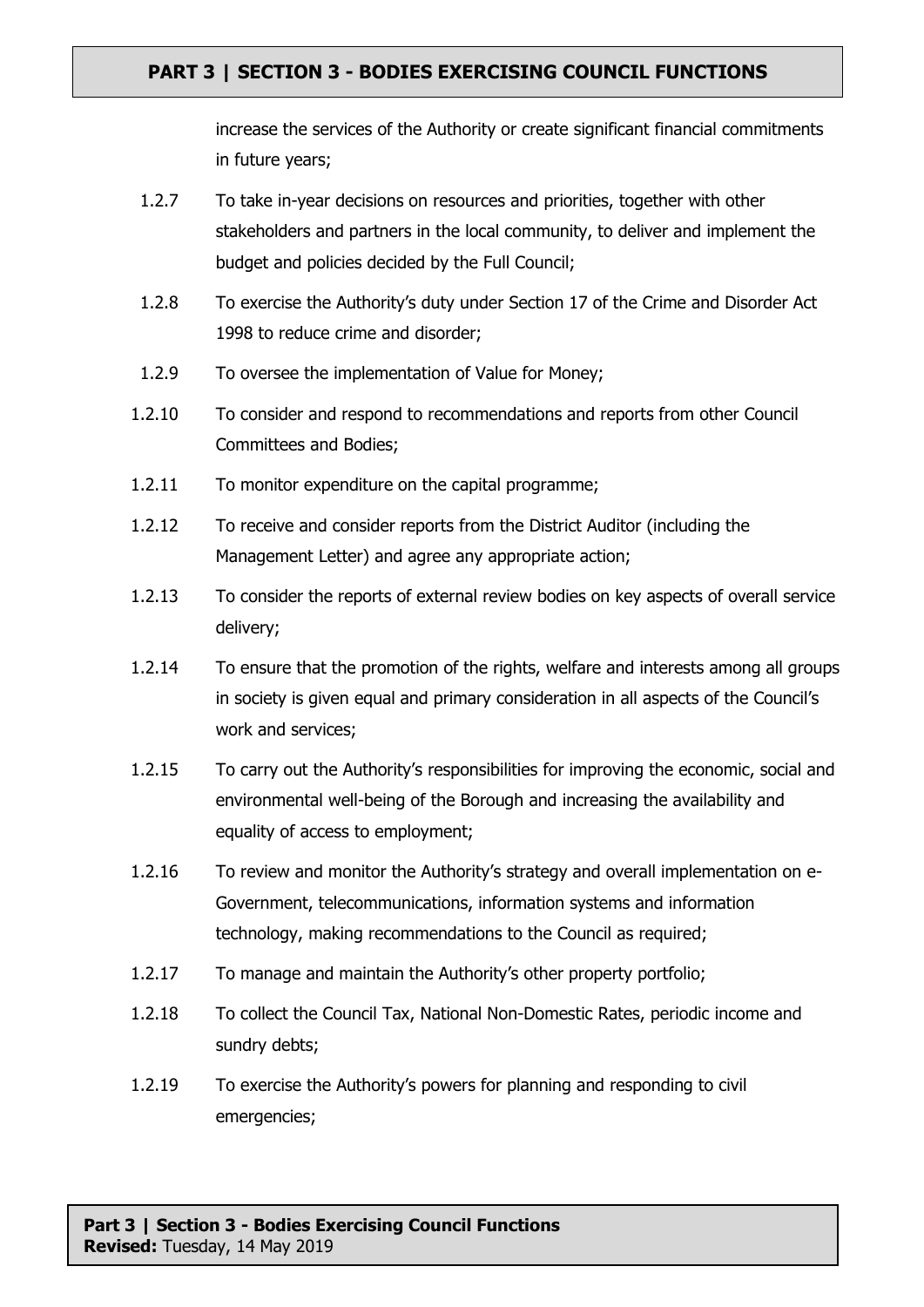- 1.2.20 To exercise the Authority's functions as Local Planning Authority (except to the extent that those functions are by law the responsibility of the Council), including supplementary guidance, and designating conservation areas;
- 1.2.21 To oversee the Authority's overall policy on the voluntary and community sector;
- 1.2.22 To approve the purchase, sale or appropriation of land and buildings where the market value of the transaction exceeds £30,000 and to approve leasing (or otherwise) property where throughout the term the annual rental will exceed £20,000;
- 1.2.23 To authorise the making of compulsory purchase and control orders;
- 1.2.24 To write off debts of more than £10,000;
- 1.2.25 To write off stocks, stores and other assets and to write off any losses of money or stores or to settle claims;
- 1.2.26 To write off as non-refundable credits on accounts of more than £10,000;
- 1.2.27 To accept tenders and award contracts, including those which exceed budgetary provision and are within the Council's agreed budget (see paragraph 4, budget and Policy Framework Procedure Rules for Urgent Decisions outside the Council's Budget and Policy Framework);
- 1.2.28 To receive reports on contract overspends in accordance with limits set out in the Financial Procedure Rules and agree the action to be taken;
- 1.2.29 To give grants or loans to charitable, voluntary bodies or other bodies where permitted by law;
- 1.2.30 To promote and develop international exchanges and links with towns and cities in other countries;
- 1.2.31 To be the focus for forming partnerships with other local, public, private, voluntary and community sector organisations to address local needs;
- 1.2.32 To confer with other local authorities, government departments, statutory bodies, voluntary bodies, the police or other external agencies in order to discharge the responsibilities vested in the Committee;
- 1.2.33 To make decisions where no other tier of government has responsibility or where a policy or strategy does not exist;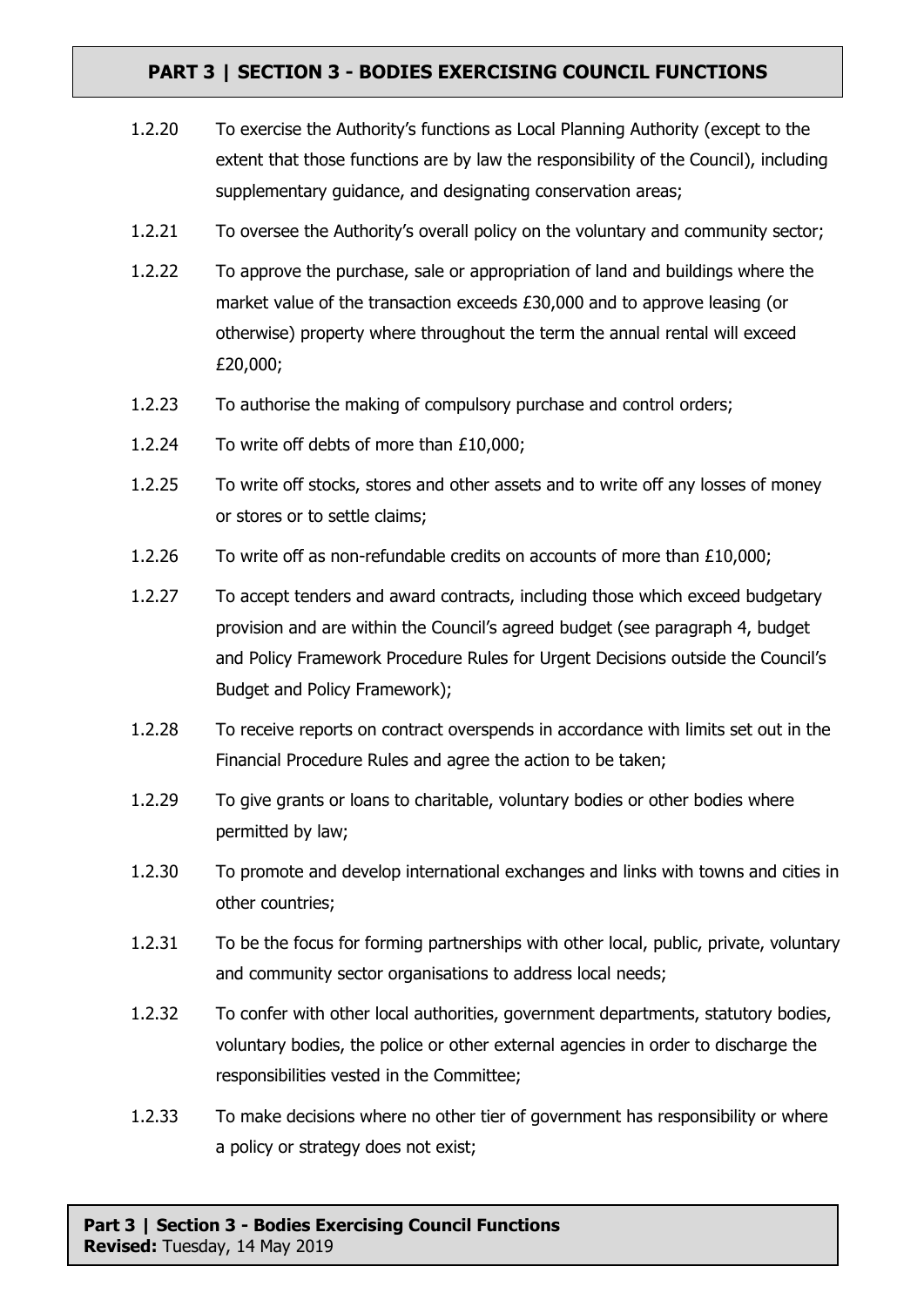- 1.2.34 To be responsible for all corporate and financial services including Finance, Human Resources, Legal and the major financial aspect of Revenues & Benefits such as subsidy ICT;
- 1.2.35 To scrutinise and approve the policies of the Council;
- 1.2.36 To be responsible for considering the views and recommendations of the Place Shaping Working Group, Residents' Forums, Community Engagement Forum, Children and Young Peoples' Forum and Senior Citizens' Forum;
- 1.2.37 Fulfil the Council's need for a "client" role if the Council tenders a service/contract that the Council wishes to bid for itself;
- 1.2.38 Consider the effectiveness of the Authority's risk management arrangements, the control environment, and anti-fraud and corruption arrangements;
- 1.2.39 Seek assurances that action is being taken on risk-related issues identified by auditors and inspectors;
- 1.2.40 Be satisfied that the Authority's assurance statements properly reflect the risk environment and any actions required to improve it;
- 1.2.41 Approve, but not direct, Internal Audit's strategy and plans and monitor performance;
- 1.2.42 Review summary Internal Audit reports and the main issues arising, and seek assurance that action has been taken where necessary;
- 1.2.43 Receive the annual report of Internal Audit;
- 1.2.44 Consider plans of External Audit and inspection agencies;
- 1.2.45 Monitoring of relevant reports and action plans;
- 1.2.46 Ensure there are effective relationships between Internal and External Audit, inspection agencies and other relevant bodies, and that the value of the audit process is actively promoted;
- 1.2.47 Approve the Council's statement of accounts, income and expenditure and balance sheet and receive the External Auditor's opinion and reports to members, and monitor management action in response to the issues raised by External Audit;
- 1.2.48 To deal with the Annual Audit and Inspection letter and in particular to:
	- (a) Consider matters raised in the annual governance report;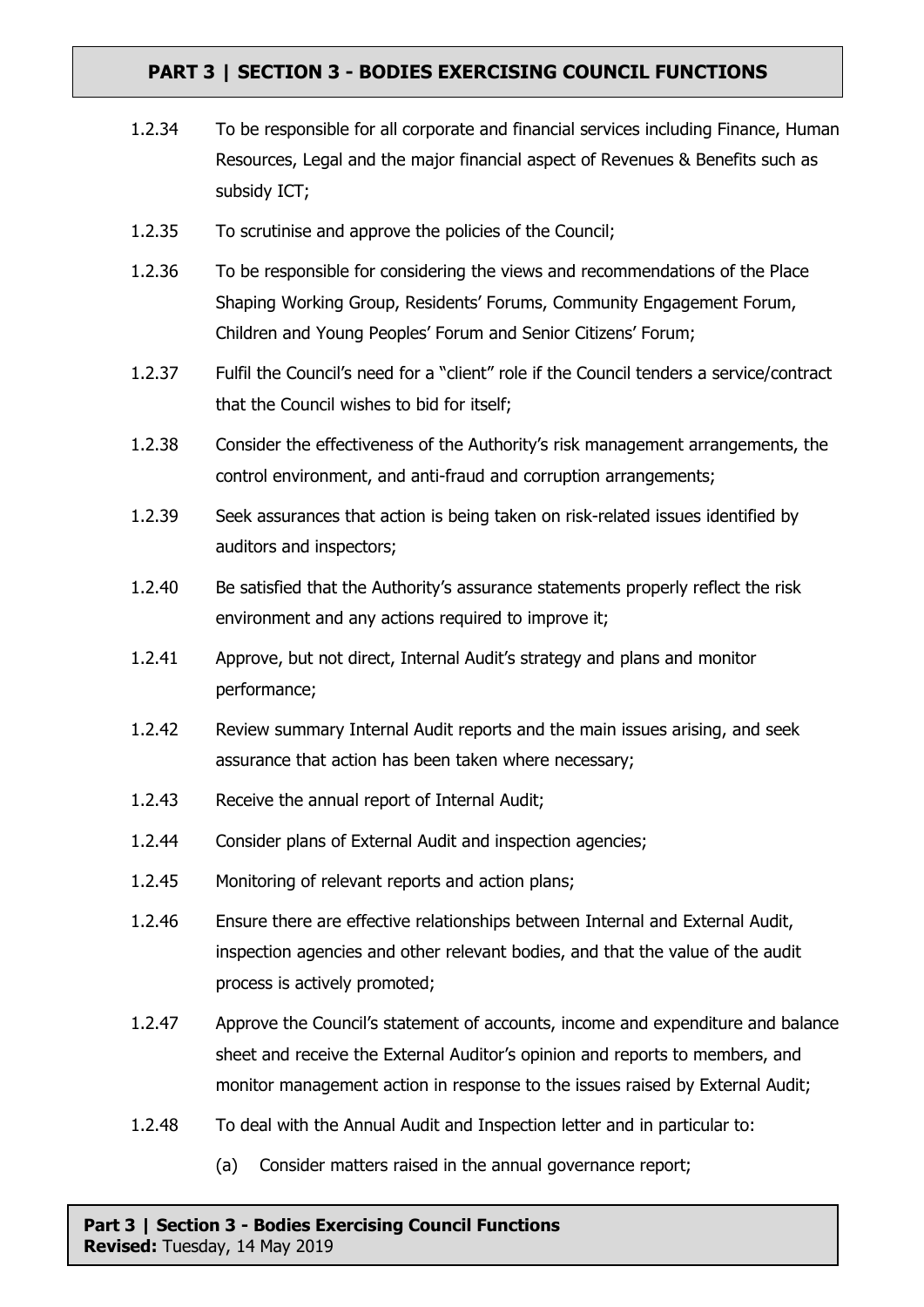- (b) Agree, if necessary, to adjust the financial statements;
- (c) Approve the representation letter on behalf of the Council;
- (d) Consider and agree, if considered appropriate, any actions proposed in the annual governance report and statement;
- 1.2.49 To have delegated authority to deal with all matters relating to the Council's final accounts;
- 1.2.50 Promoting and maintaining high standards of conduct by Councillors and cooptees;
- 1.2.51 Assisting Councillors and co-optees to observe the Members' Code of Conduct;
- 1.2.52 Advising the Council on the adoption or revision of the Members' Code of Conduct;
- 1.2.53 Monitoring the operation of the Members' Code of Conduct;
- 1.2.54 Advising, training or arranging to train Councillors and co-opted Members on matters relating to the Members' Code of Conduct;
- 1.2.55 Granting dispensations to councillors who require such dispensations for more than one meeting or on more than one occasion from requirements relating to interests set out in the Members' Code of Conduct as appropriate;
- 1.2.56 To establish Sub-Committees for the assessment or determination on matters concerning allegations of Members' Conduct; and
- 1.2.57 Oversee the ethical framework of the Council including oversight of:
	- (a) The Whistle Blowing Policy;
	- (b) Complaints handling; and
	- (c) Ombudsman investigations.

## **1.3 LOCAL ASSESSMENT OF MEMBER COMPLAINTS**

#### 1.3.1 **Sub-Committees of the Policy, Finance and Development Committee**

All Policy, Finance and Development Committee Members will form a pool from which Members will be drawn based on their availability and the requirements of the particular Sub-Committee as and when required.

(a) **Assessment Sub-Committee**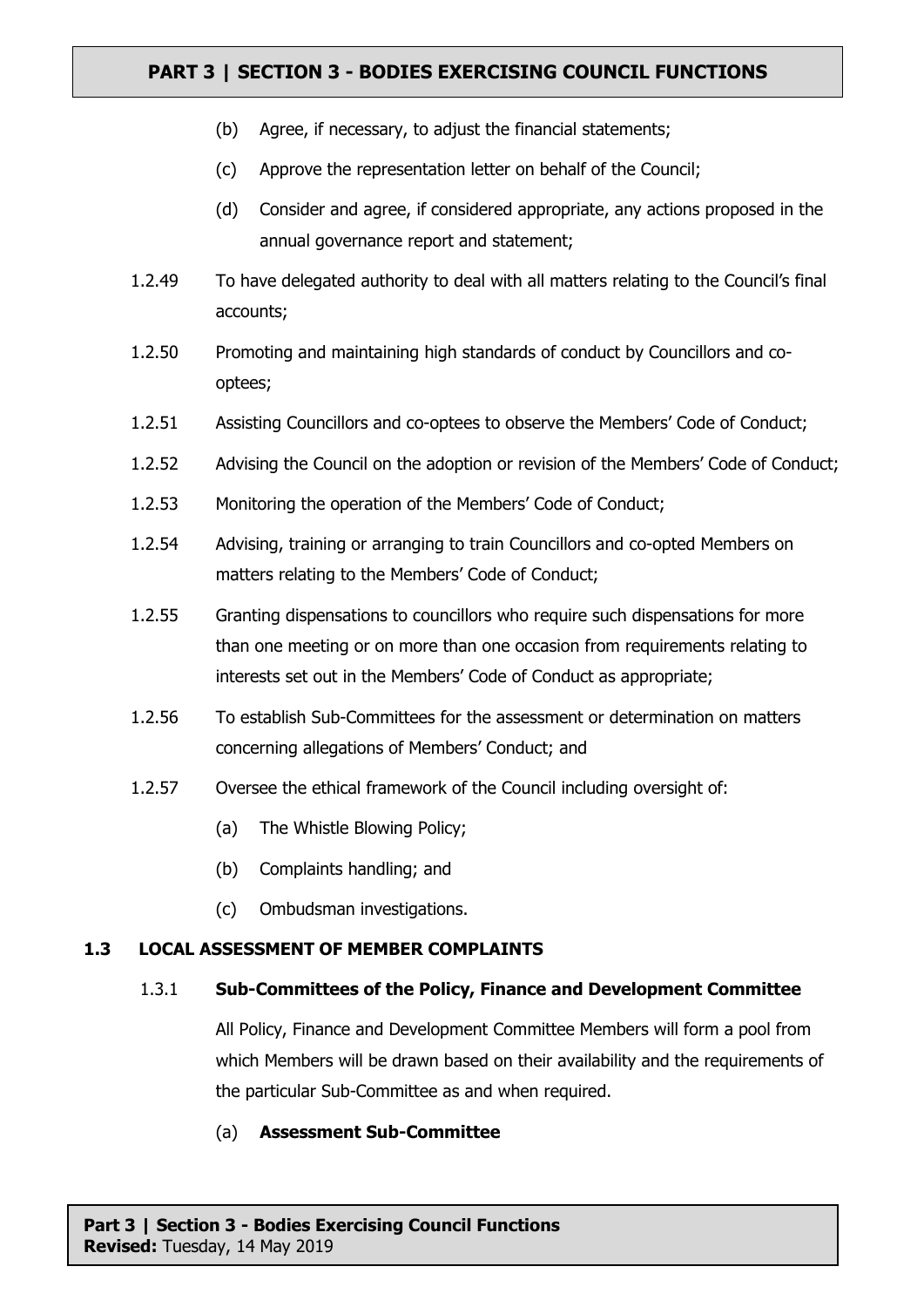Assessment of complaints in accordance with the Council's Guidance and to either:

- (i) Accept the Monitoring Officer's recommendation of no failure to comply with the Code of Conduct;
- (ii) Refer the matter for full investigation; or
- (iii) Refer the matter for other action.

### (b) **Review Sub-Committee**

Consideration of requests for a review in accordance with the Council's Guidance.

### (c) **Determination Sub-Committee**

To receive reports from the investigating officer and to decide either:

- (i) To determine finding of no failure to comply with the Code of Conduct;
- (ii) To determine finding of failure to comply with the Code of Conduct and impose relevant sanctions; or
- (iii) Refer the matter for other action in accordance with the Council's Guidance.

## (d) **Membership, Quorum and Other Matters**

- (i) The quorum is three Members.
- (ii) The Sub-Committee may co-opt at least one independent Member as appropriate who will not have any voting rights.
- (iii) No Member who considered a complaint at the Initial Assessment/Determination Sub-Committee may consider the same complaint at the Review Sub-Committee.

## **1.4 SERVICE DELIVERY COMMITTEE**

- **Membership:** 15 Members
- **Quorum:** 5 Members

#### **Functions:**

1.4.1 Responsible for the delivery and performance of services;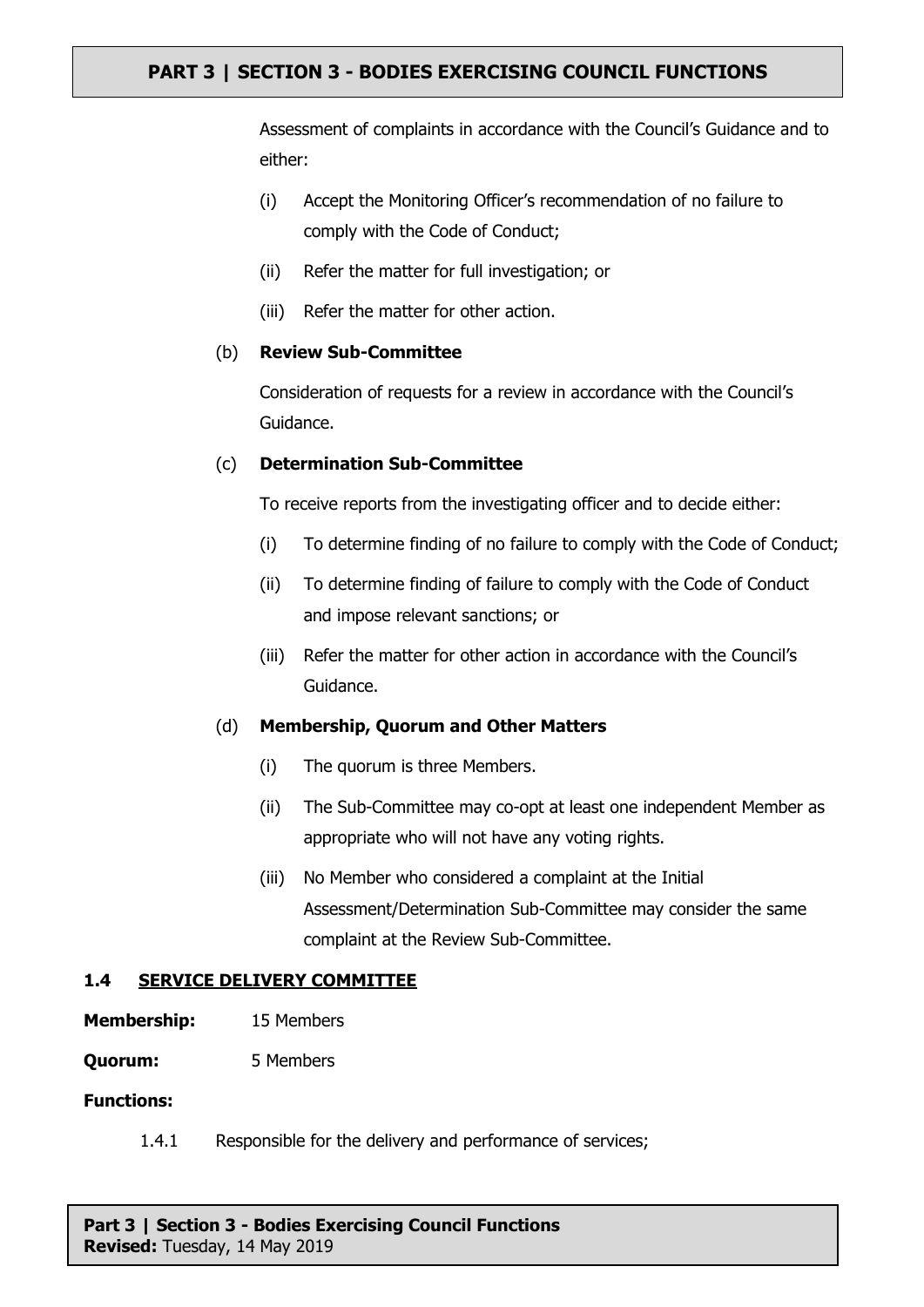| 1.4.2  | Oversees the development and performance of services within the overarching<br>strategic direction set by Policy, Finance and Development Committee;           |
|--------|----------------------------------------------------------------------------------------------------------------------------------------------------------------|
| 1.4.3  | Responsible for all financial issues relating to its services within the budgets set by<br>Council;                                                            |
| 1.4.4  | To be responsible for the day to day operation of all services (except those that<br>are the responsibility of the Policy, Finance and Development Committee); |
| 1.4.5  | To manage and maintain the Authority's housing stock;                                                                                                          |
| 1.4.6  | To be responsible for all aspects of the Greening of the Borough initiative at a<br>strategic and operational level;                                           |
| 1.4.7  | To be responsible for considering the views and recommendations of the Health<br>and Wellbeing Board;                                                          |
| 1.4.8  | To be responsible for all the policies relating to the above services;                                                                                         |
| 1.4.9  | To be responsible for annual budget plans for recommendation to the Policy,<br>Finance and Development Committee;                                              |
| 1.4.10 | To be responsible for the operation of Council buildings, Car Parks, Cemeteries,<br>Parks and Open Spaces;                                                     |
| 1.4.11 | Develop the Housing Business Plan in accordance with the strategic direction; and                                                                              |
| 1.4.12 | To fulfil the Council's need for a "contractor" role if the Council was to bid for                                                                             |

itself.

## **1.5 DEVELOPMENT CONTROL COMMITTEE**

**Membership:** 12 Members

# **Quorum:** 4 Members

| <b>Functions:</b>                               | <b>Matters Reserved for a Decision:</b>           |
|-------------------------------------------------|---------------------------------------------------|
| 1.5.1. The determination of all decisions under | (a) The application is contrary to the provisions |
| the Planning Acts including all planning        | of an approved or draft development plan          |
| applications and applications for               | policy and is recommended for permission,         |
| advertisement consent, listed building          | and in the opinion of the Deputy Chief            |
| consent and conservation area consent is        | Executive the application is likely to:           |
|                                                 |                                                   |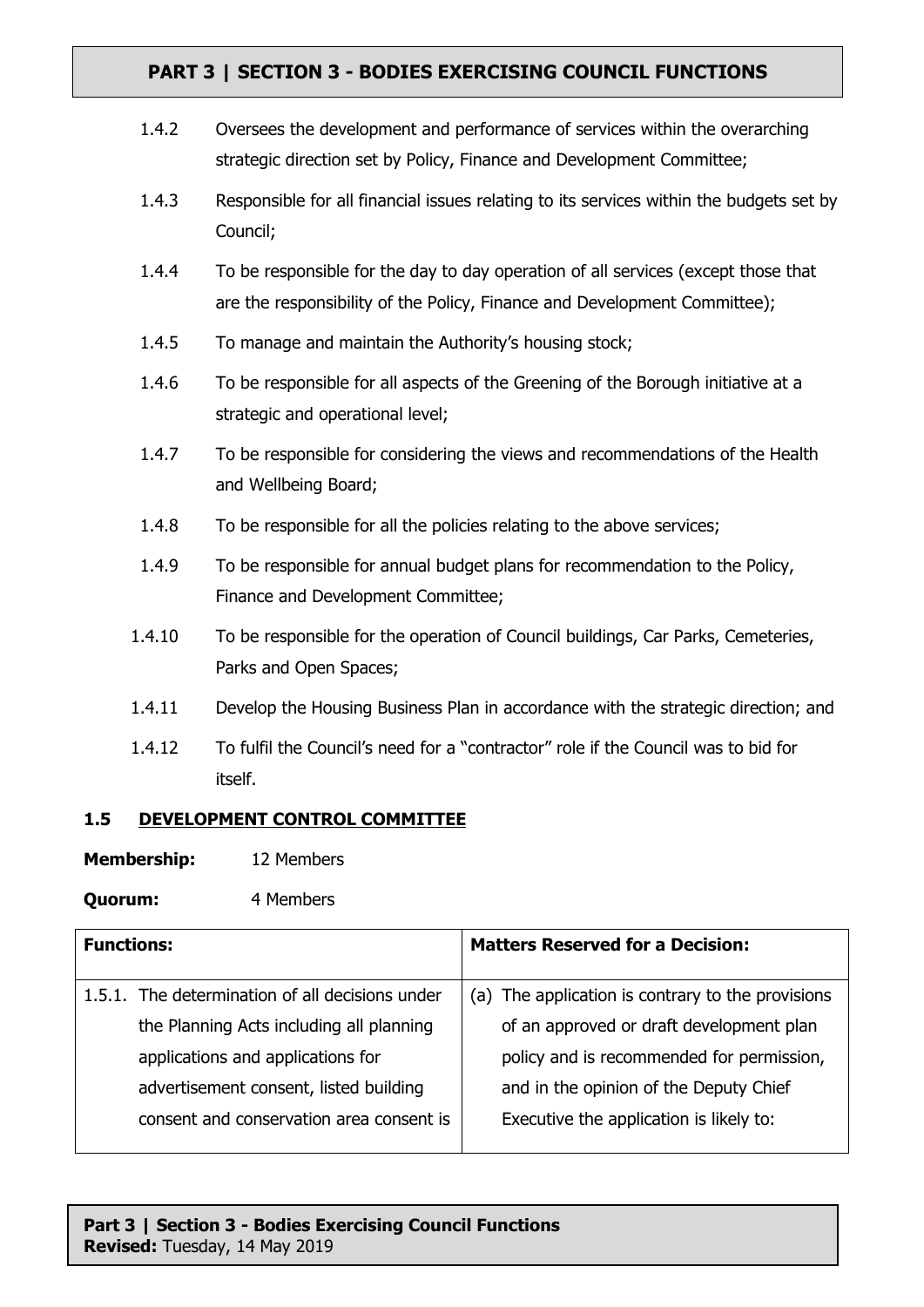| delegated to the Deputy Chief Executive |     | (i)       | be potentially controversial;                    |
|-----------------------------------------|-----|-----------|--------------------------------------------------|
| except where:                           |     | (ii)      | be of significant public interest;               |
|                                         |     | (iii)     | have a significant impact on the                 |
|                                         |     |           | environment; or                                  |
|                                         |     | (iv)      | raise matters which should be referred           |
|                                         |     |           | to the Development Control                       |
|                                         |     |           | Committee.                                       |
|                                         |     |           | (b) The application is submitted by or on behalf |
|                                         |     |           | of the Council for its own development,          |
|                                         |     |           | except for the approval of development           |
|                                         |     |           | which is unlikely to have any major impacts      |
|                                         |     | received. | and to which no objections have been             |
|                                         |     |           |                                                  |
|                                         | (c) |           | A legal agreement (Section 106 or similar) is    |
|                                         |     |           | required except in the case of minor non-        |
|                                         |     |           | contentious agreements or minor                  |
|                                         |     |           | amendments to existing legal agreements.         |
|                                         |     |           | (d) A Ward Member has notified the Deputy        |
|                                         |     |           | Chief Executive in writing or by email within    |
|                                         |     |           | 3 weeks of the publication of the weekly list    |
|                                         |     |           | that the application should be determined by     |
|                                         |     |           | the Development Control Committee, and:          |
|                                         |     | (i)       | the notification is supported by one or          |
|                                         |     |           | more Planning grounds; and                       |
|                                         |     | (ii)      | where the item relates to a matter of            |
|                                         |     |           | local concern.                                   |
|                                         |     | (iii)     | Provided that this "call-in" shall not be        |
|                                         |     |           | exercised by any Member with a                   |
|                                         |     |           | prejudicial interest.                            |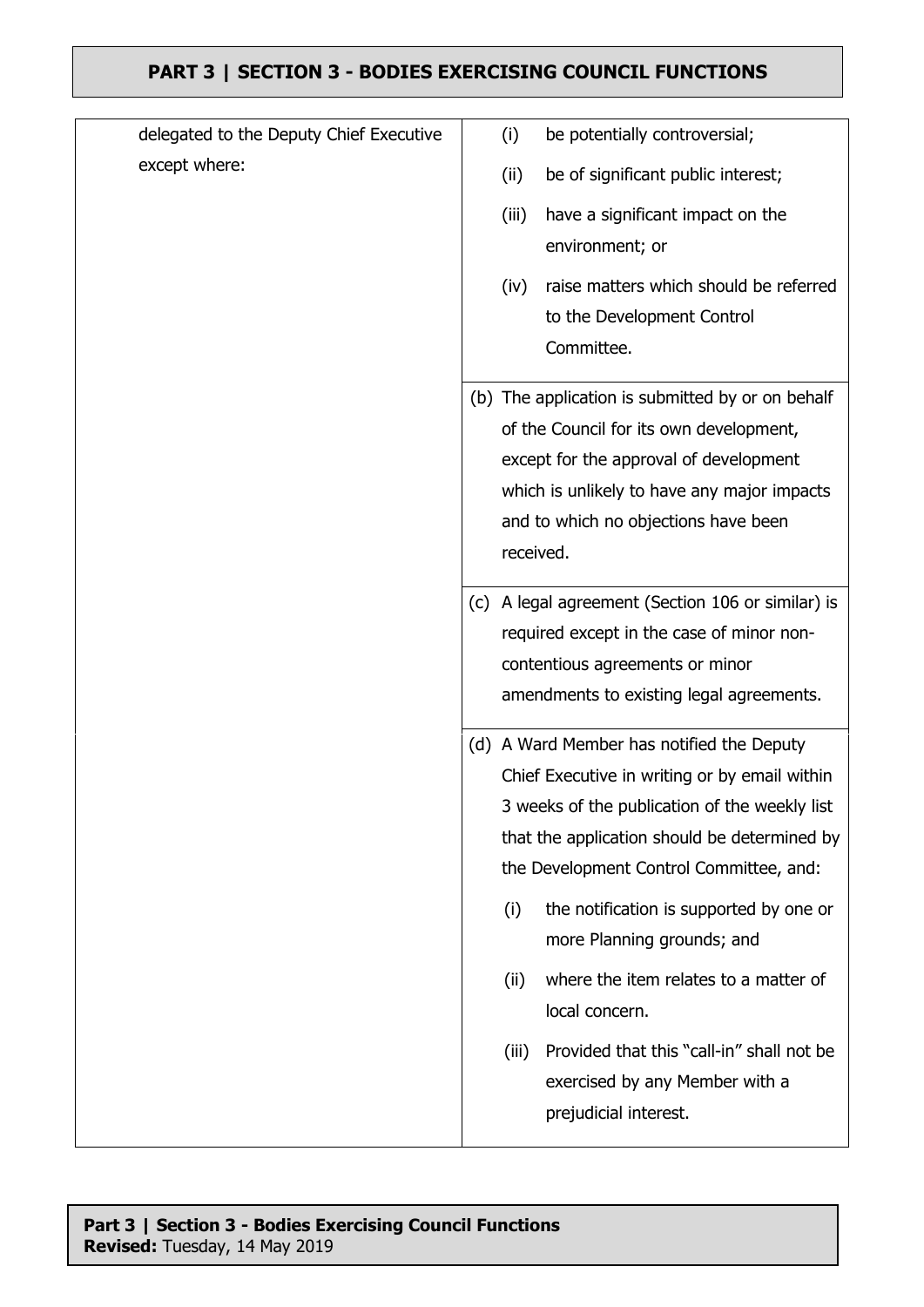|       |                                                                                                                                        |       | (e) The application is submitted by:                                                                                                  |
|-------|----------------------------------------------------------------------------------------------------------------------------------------|-------|---------------------------------------------------------------------------------------------------------------------------------------|
|       |                                                                                                                                        | (i)   | a serving Member or Officer of the<br>Council;                                                                                        |
|       |                                                                                                                                        | (ii)  | reasonable steps will also be taken to<br>ensure Development Control<br>Committee considers applications<br>submitted by:             |
|       |                                                                                                                                        | (iii) | a person who has served as Member<br>or Officer of the Council in the five<br>year period before the application was<br>submitted, or |
|       |                                                                                                                                        | (iv)  | their respective co-habiting partners                                                                                                 |
| 1.5.1 | Making orders to revoke or modify<br>planning permissions, to impose<br>conditions, to remove buildings or repair<br>listed buildings. |       | All matters reserved.                                                                                                                 |
| 1.5.2 | Making tree preservation orders.                                                                                                       |       | To consider objections or other representations.                                                                                      |
| 1.5.3 | Serving Building Preservation Notices or<br>Listed Building Repair Notices.                                                            |       | All matters reserved except where necessary to<br>serve a notice in an emergency.                                                     |
| 1.5.4 | Public path orders under the Town and<br>Country Act 1990.                                                                             |       | To determine matters referred to it following the<br>receipt of objections or other representations.                                  |

1.5.6 No Member may sit on this Committee until he or she has undergone basic training for and/or within the municipal year of their appointment on the law and procedure relating to the functions of this Committee.

## **1.6 LICENSING AND REGULATORY COMMITTEE**

**Membership:** 15 Members

**Quorum:** 4 Members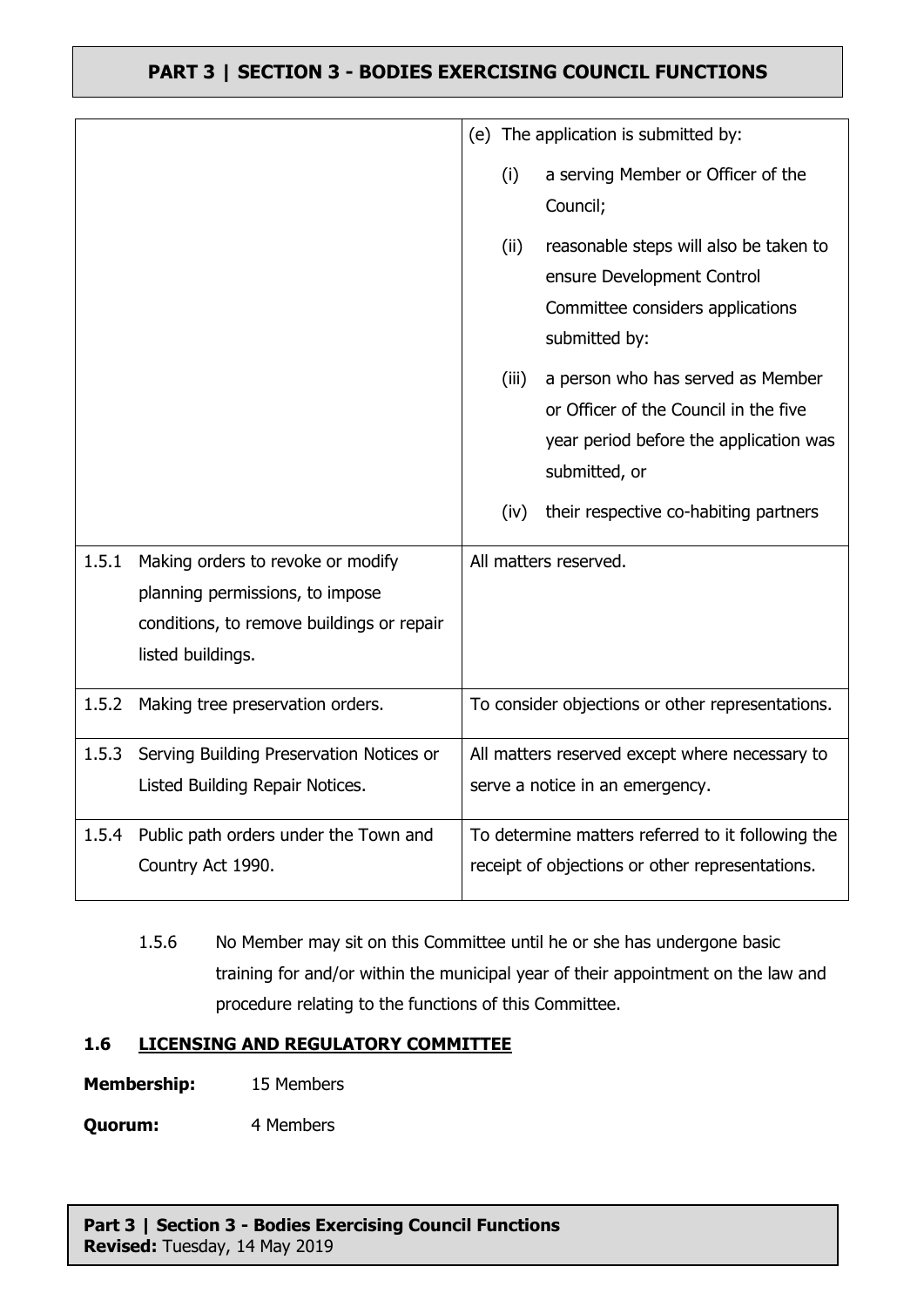| <b>Functions:</b> |                                                                                                                                                                                                                | <b>Matters Reserved for a Decision:</b>                                                                   |
|-------------------|----------------------------------------------------------------------------------------------------------------------------------------------------------------------------------------------------------------|-----------------------------------------------------------------------------------------------------------|
| 1.6.1             | To consider all outstanding licensing<br>matters.                                                                                                                                                              | To determine all licensing matters referred to<br>with the exception of:                                  |
| 1.6.2             | To recommend to Council to resolve not<br>to issue a casino licence.                                                                                                                                           | (a) The Statements of Licensing Policy under<br>both the Licensing Act 2003 and the<br>Gambling Act 2005; |
|                   |                                                                                                                                                                                                                | (b) The power to resolve not to issue a casino<br>licence which shall be reserved to Council.             |
| 1.6.3             | To exercise the Council's regulatory and<br>enforcement powers and duties in<br>respect of all other licensing<br>authorisations, licenses, permits,<br>consents or similar under all statutory<br>provisions. | To determine any matters referred to it.                                                                  |
|                   | 1.6.4 To exercise the regulatory functions of<br>Environmental Health, Building Control<br>and Car Parking enforcement.                                                                                        | To determine any matters referred to it.                                                                  |
| 1.6.5             | To recommend the implementation or<br>amendment to byelaws and orders on all<br>licensing matters to Council for adoption.                                                                                     | To determine any matters referred to it.                                                                  |
| 1.6.6             | To adopt policies in relation to all<br>Licensing & Regulatory policies (except<br>the Statement of Licensing Policy and<br>Gambling Policy and budgets) and setting<br>of fees and charges.                   | To determine any matters referred to it.                                                                  |
| 1.6.7             | To exercise the powers and duties of the<br>Authority under Sections 13, 14 and 14A<br>of the Public Order Act 1986.                                                                                           | To determine any matters referred to it.                                                                  |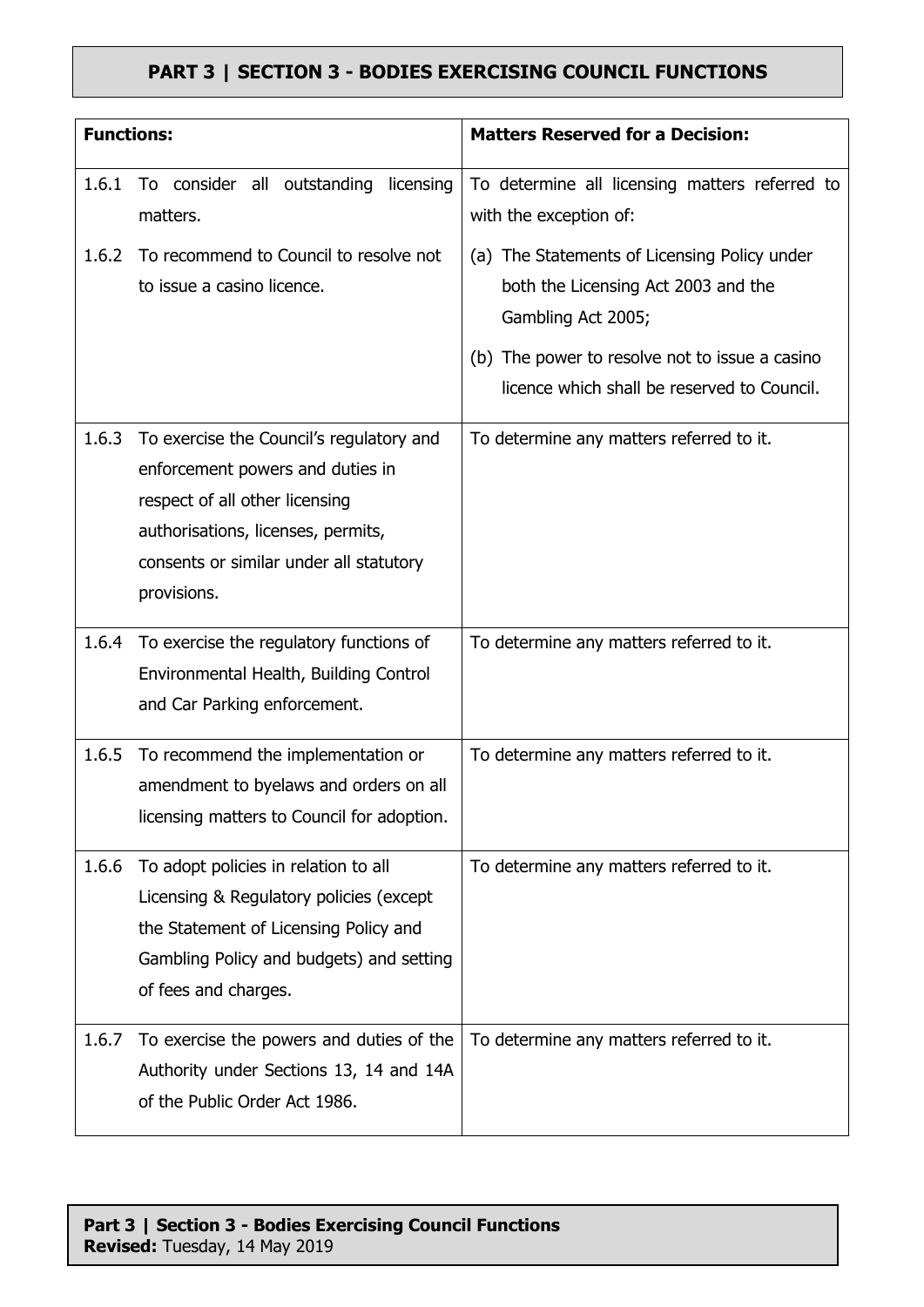## **1.7 LICENSING SUB-COMMITTEE**

| <b>Membership:</b> | 3 Members |
|--------------------|-----------|
|--------------------|-----------|

**Quorum:** 3 Members

| <b>Functions:</b> |                                                                                 | <b>Matters Reserved for a Decision:</b>                                                                                                               |  |
|-------------------|---------------------------------------------------------------------------------|-------------------------------------------------------------------------------------------------------------------------------------------------------|--|
| 1.7.1             | To consider matters concerning the<br>discharge by the Council of its licensing | (a) Application for a personal licence where<br>there are relevant unspent convictions;                                                               |  |
|                   | functions under the Licensing Act 2003.                                         | (b) The review of a premises licence or club<br>premises certificate;                                                                                 |  |
|                   |                                                                                 | (c) Decision to object when the local authority<br>is the consultee and not the relevant<br>authority considering the application;                    |  |
|                   |                                                                                 | (d) Determination of a police objection to a<br>temporary event notice;                                                                               |  |
|                   |                                                                                 | (e) Where a relevant representation has been<br>made, except where the relevant<br>representation is made upon a minor<br>variation application;      |  |
|                   |                                                                                 | Application for a premises licence where<br>(f)<br>representations have been received and not<br>withdrawn;                                           |  |
|                   |                                                                                 | (g) Application for a provisional statement;                                                                                                          |  |
|                   |                                                                                 | (h) Application for variation to a premises<br>licence or club premises certificate where<br>representations have been received and not<br>withdrawn; |  |
|                   |                                                                                 | Application to vary a designated premises<br>(i)<br>supervisor where representations have been<br>received and not withdrawn;                         |  |
|                   |                                                                                 | Application for transfer of a premises licence<br>(j)                                                                                                 |  |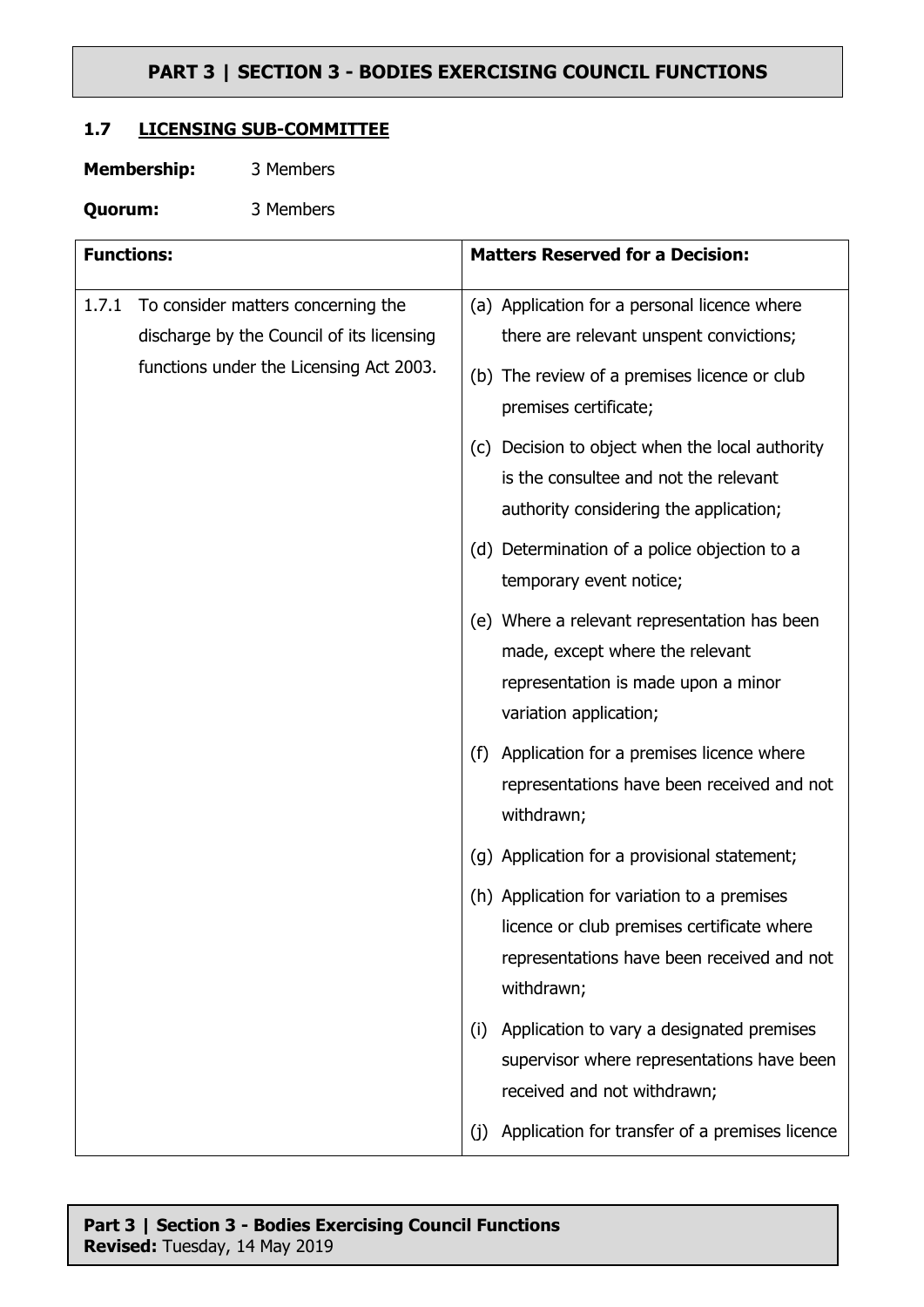|       |                                                                                                                                  | where representations have been received                                                                                 |
|-------|----------------------------------------------------------------------------------------------------------------------------------|--------------------------------------------------------------------------------------------------------------------------|
|       |                                                                                                                                  | and not withdrawn;                                                                                                       |
|       |                                                                                                                                  | (k) Application for interim authority.                                                                                   |
| 1.7.2 | To consider matters concerning the<br>discharge by the Council of its licensing<br>functions under the Gambling Act 2005.        | (a) Application for a premises licence where<br>representations have been received and not<br>withdrawn;                 |
|       |                                                                                                                                  | (b) Application for variation to licence where<br>representations have been received and not<br>withdrawn;               |
|       |                                                                                                                                  | (c) Application for a transfer of a licence where<br>representations have been received from the<br>Gambling Commission; |
|       |                                                                                                                                  | (d) Application for a provisional statement<br>where representations have been received<br>and not withdrawn;            |
|       |                                                                                                                                  | (e) Review of a premises licence;                                                                                        |
|       |                                                                                                                                  | (f) Application for club gaming/club machine<br>permits where objections have been<br>received and not withdrawn;        |
|       |                                                                                                                                  | (g) Cancellation of club gaming/club machine<br>permits.                                                                 |
| 1.7.3 | To exercise the regulatory functions of<br>Environmental Health, Building Control<br>and Car Parking enforcement.                | To determine any matters referred to it.                                                                                 |
|       | 1.7.4 To recommend the implementation or<br>amendment to byelaws and orders on all<br>licensing matters to Council for adoption. | To determine any matters referred to it.                                                                                 |
| 1.7.5 | To adopt policies in relation to all<br>Licensing & Regulatory policies (except                                                  | To determine any matters referred to it.                                                                                 |

## **Part 3 | Section 3 - Bodies Exercising Council Functions Revised:** Tuesday, 14 May 2019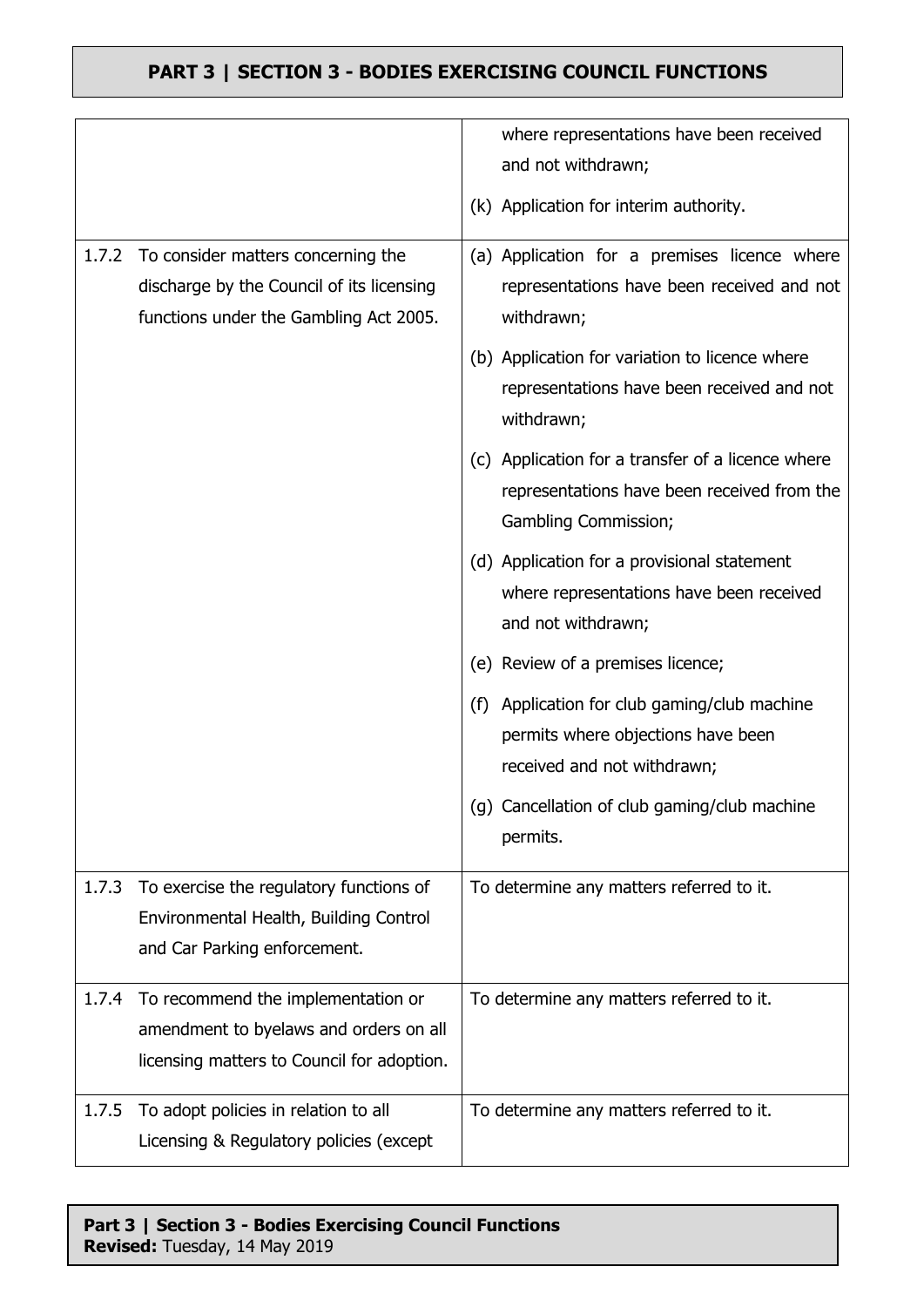| the Statement of Licensing Policy and          |                                          |
|------------------------------------------------|------------------------------------------|
| Gambling Policy and budgets) and setting       |                                          |
| of fees and charges.                           |                                          |
|                                                |                                          |
| 1.7.6 To exercise the powers and duties of the | To determine any matters referred to it. |
| Authority under Sections 13, 14 and 14A        |                                          |
| of the Public Order Act 1986.                  |                                          |
|                                                |                                          |

- 1.7.7 Members to be appointed as and when needed from the membership of the Licensing and Regulatory Committee.
- 1.7.8 No Member may sit on this Committee until he or she has undergone basic training for and/or within the municipal year of their appointment on the law and procedure relating to the functions of this Sub-Committee.

## **1.8 TAXI AND PRIVATE HIRE SUB-COMMITTEE**

| <b>Membership:</b> | 3 Members |
|--------------------|-----------|
|--------------------|-----------|

**Quorum:** 3 Members

| <b>Functions:</b> |                                             | <b>Matters Reserved for a Decision:</b>  |
|-------------------|---------------------------------------------|------------------------------------------|
|                   | 1.8.1 To consider all outstanding hackney   | To determine any matters referred to it. |
|                   | carriage and private hire licensing issues. |                                          |
|                   |                                             |                                          |

- 1.8.2 Members to be appointed as and when needed from the membership of the Licensing and Regulatory Committee.
- 1.8.3 No Member may sit on this Committee until he or she has undergone basic training for and/or within the municipal year of their appointment on the law and procedure relating to the functions of this Sub-Committee.

## **1.9 INVESTIGATORY SUB-COMMITTEE**

**Membership:** 3 Members

**Quorum:** 3 Members

| <b>Functions:</b> | <b>Matters Reserved for a Decision:</b> |
|-------------------|-----------------------------------------|
|                   |                                         |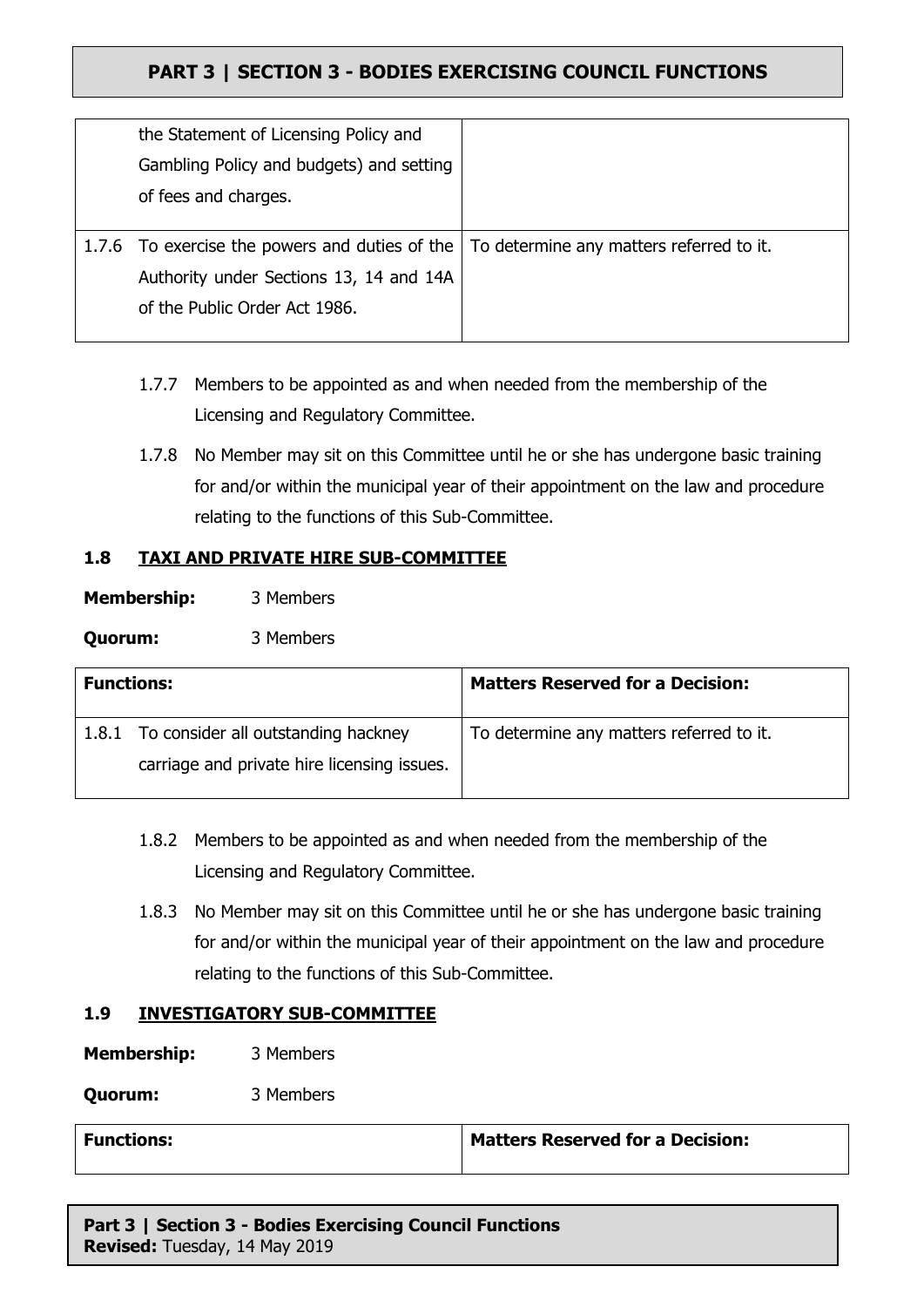| 1.10.1 To determine disciplinary cases | To determine any matters referred to it. |
|----------------------------------------|------------------------------------------|
| involving chief officers.              |                                          |

1.10.2 Members to be appointed as and when needed from the membership of the Council.

## **1.10 INDEPENDENT REMUNERATION PANEL**

- **Membership:** 3 Independent Members
- **Quorum:** 3 Independent Members

### **Functions:**

- 1.10.1 To make recommendations to the Authority as to the amount of basic allowance that should be payable to its elected members;
- 1.10.2 To make recommendations to the Authority about the responsibilities or duties which should lead to the payment of a special responsibility allowance and as to the amount of such an allowance;
- 1.10.3 To make recommendations to the Authority about the duties for which a travelling and subsistence allowance can be paid and as to the amount of this allowance;
- 1.10.4 To make recommendations as to the amount of co-optees' allowance;
- 1.10.5 To make recommendations as to whether the Authority's allowances scheme should include an allowance in respect of the expenses of arranging for the care of children and dependents and if it does make such a recommendation, the amount of this allowance and the means by which it is determined;
- 1.10.6 To make recommendations on whether any allowance should be backdated to the beginning of a financial year in the event of the scheme being amended;
- 1.10.7 To make recommendations as to which members of an authority are to be entitled to pensions in accordance with a scheme made under Section 7 of the Superannuation Act 1972; and
- 1.10.8 As to treating basic allowance and special responsibility allowance as amounts in respect of which such pensions are payable.

#### **1.11 APPOINTMENTS COMMITTEE**

**Membership:** 5 Members to include: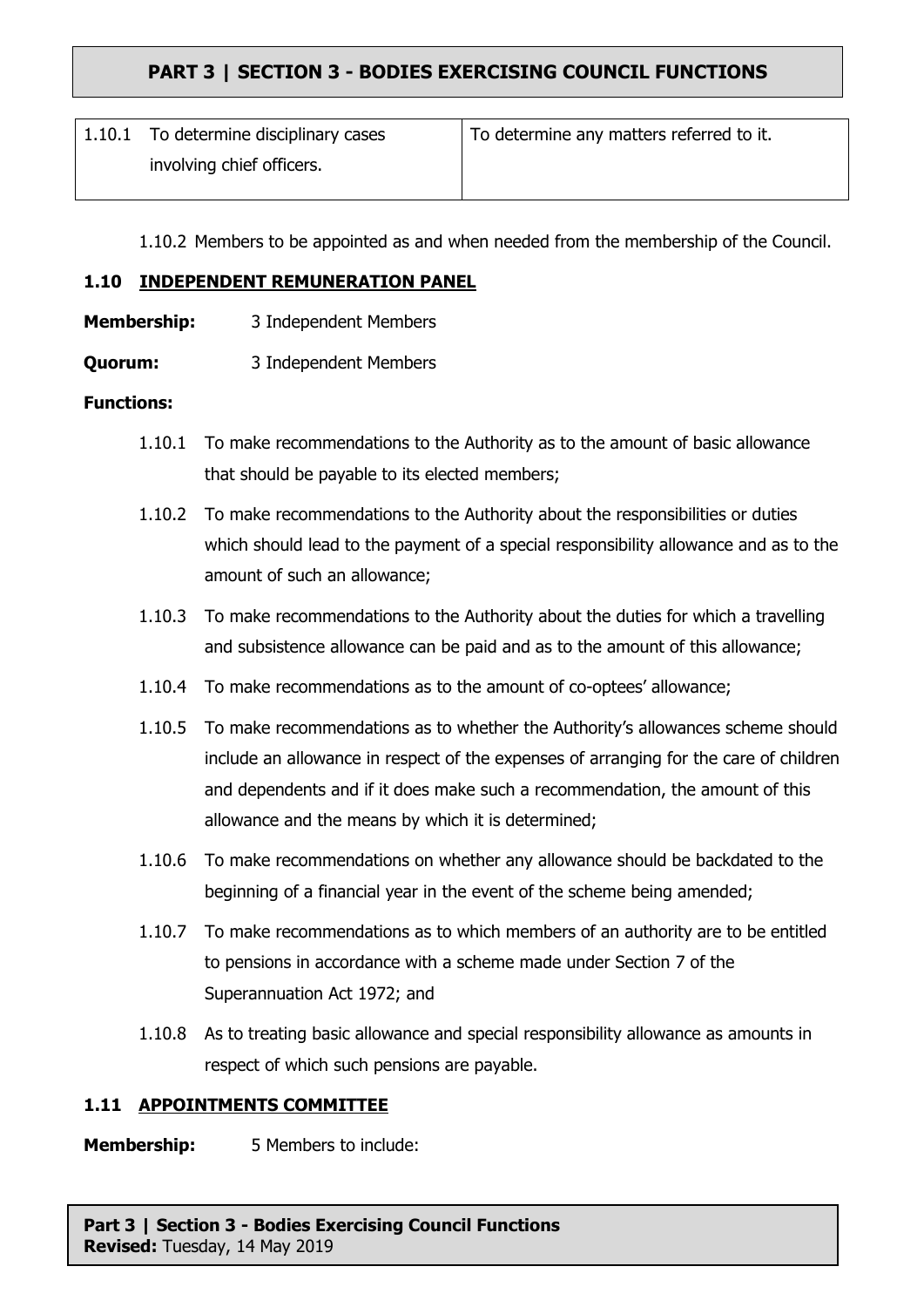The Leader (or appointed nominee)

The Deputy Leader (or appointed nominee)

The Leader of the Opposition (or appointed nominee)

The Chair of the Service Delivery Committee (or appointed nominee)

The Chair of the Policy, Finance and Development Committee (or appointed nominee)

### **Quorum:** 5 Members

| <b>Functions:</b> |                                           | <b>Matters Reserved for a Decision:</b>  |
|-------------------|-------------------------------------------|------------------------------------------|
| 1.12.1            | To interview shortlisted candidates for   | To determine any matters referred to it. |
|                   | Head of Paid Service, Chief Officer and   |                                          |
|                   | Deputy Chief Officer posts.               |                                          |
| 1.12.2            | Full<br>Recommend<br>Council<br>to<br>the |                                          |
|                   | appointment of the Head of Paid           |                                          |
|                   | Service.                                  |                                          |
| 1.12.3            | Recommend to the Chief Executive (as      |                                          |
|                   | Head of Paid Service) all permanent       |                                          |
|                   | appointments to Chief Officer and         |                                          |
|                   | Deputy Chief Officer posts.               |                                          |
| 1.12.4            | Undertake an annual appraisal of the      |                                          |
|                   | performance of the Chief Executive.       |                                          |

## **1.12 APPEALS PANEL**

**Membership:** 3 Members

**Quorum:** 3 Members

| <b>Functions:</b> |                                          | <b>Matters Reserved for a Decision:</b>  |
|-------------------|------------------------------------------|------------------------------------------|
|                   | 1.13.1 To determine appeals for internal | To determine any matters referred to it. |
|                   | personnel.                               |                                          |
|                   |                                          |                                          |